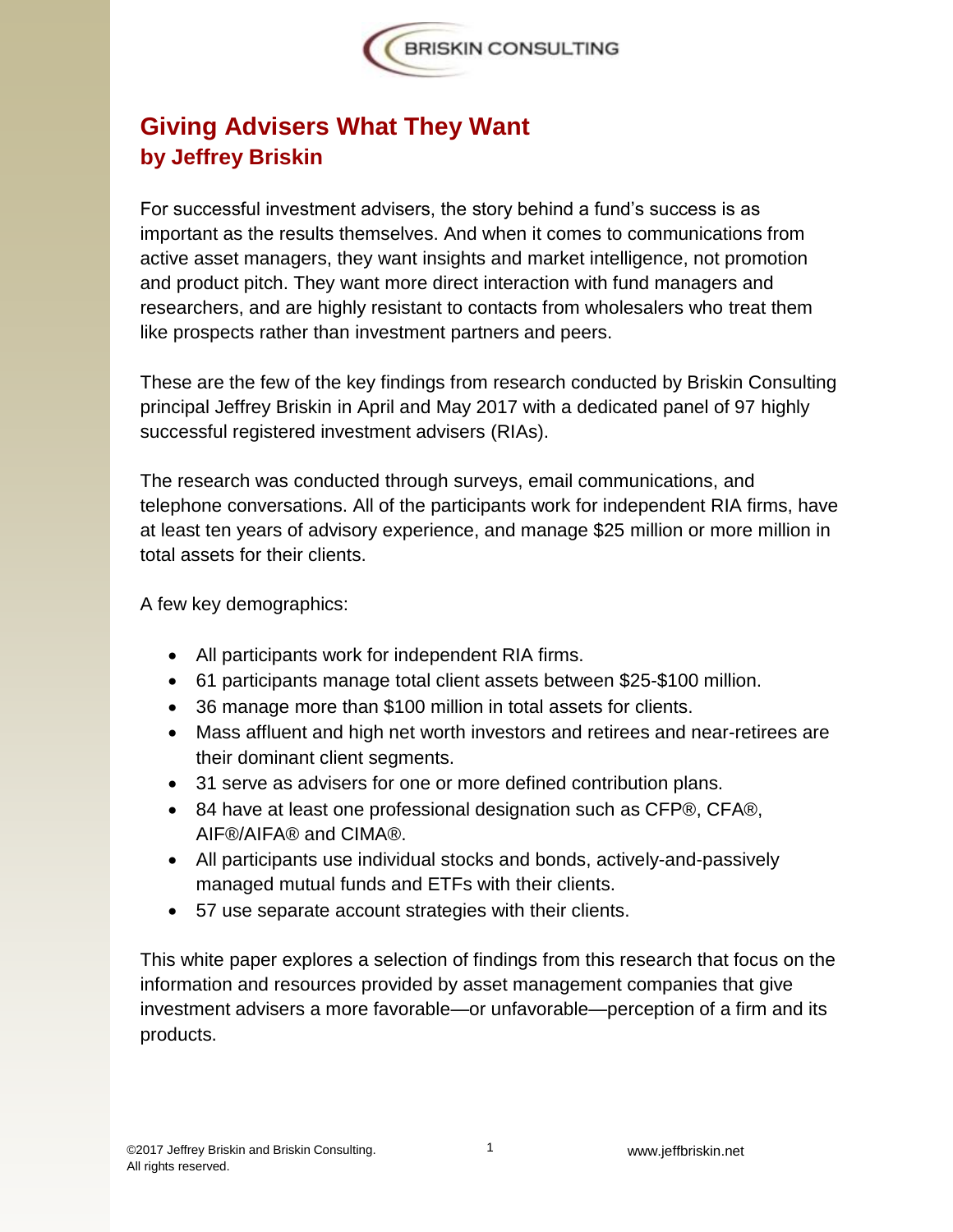

#### **"Who" and "Why" is as Important as "How"**



When it comes to evaluating and selecting active mutual funds, the "story" behind performance is as important as the metrics themselves.

When asked which criteria advisers consider to be "critically important" for considering a particular mutual fund, advisers say that detailed performance attribution—why particular decisions made by fund managers generated alpha—is almost as important as the numbers themselves.

Advisers think that the reputation of the fund's manager is more important than reasonable fund expenses and solid industry rankings. Interestingly enough, advisers' awareness of the particular fund shop is less important, which is good news for smaller firms. And, less than a third consider it important than an active fund outperforms a passively managed equivalent.

Note that only responses considered important by 30% or more of participants are shown here. Some that didn't meet this threshold included tax efficiency (28%), and whether the fund's research methodology is primarily fundamental (27%) vs. quantitative (24%)

*"Good performance alone isn't enough. I want proof that returns come from skill, not than lucky dice rolling."* —*D.S., Wilkes-Barre, PA*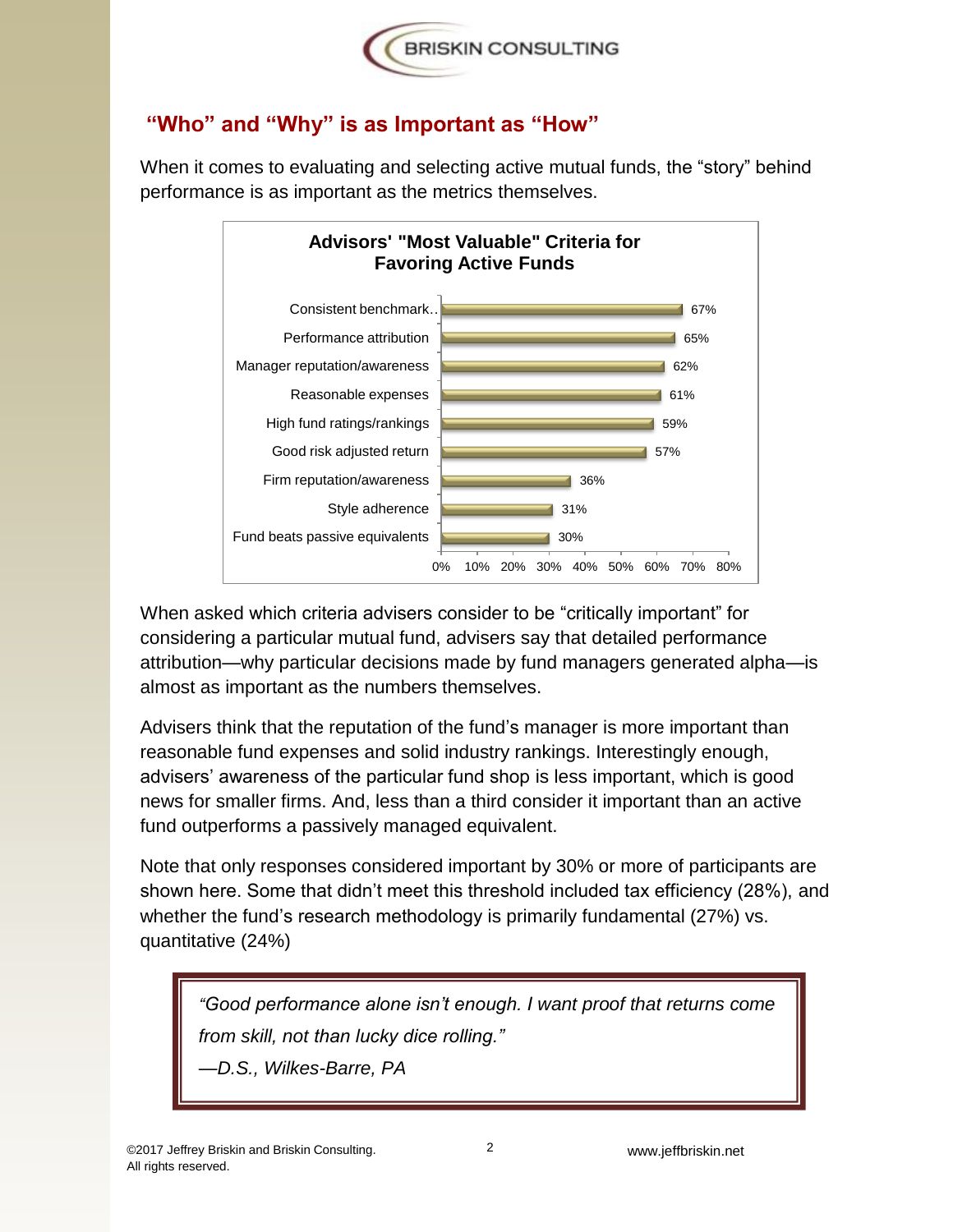

## **For Fund-Related Research, Websites are Critical**

In spite of industry-wide prognostications that social media will replace web sites as the primary source advisors use to conduct research, participants express the opposite view.



When asked which online fund resources they found "valuable" or "most valuable" the overwhelming majority chose third party research sites like Morningstar and Lipper Leaders. Fund company web sites are also very important resources. Conversely, most consider social media sites to be the least useful. And nearly two thirds expressed their displeasure with the huge numbers of marketing emails they receive from asset managers.

*"I don't have time for glorified commercials, Tweets and other online gimmicks. Just give me facts and data I can't get anywhere else."*  —*J.A, Wallingford, CT*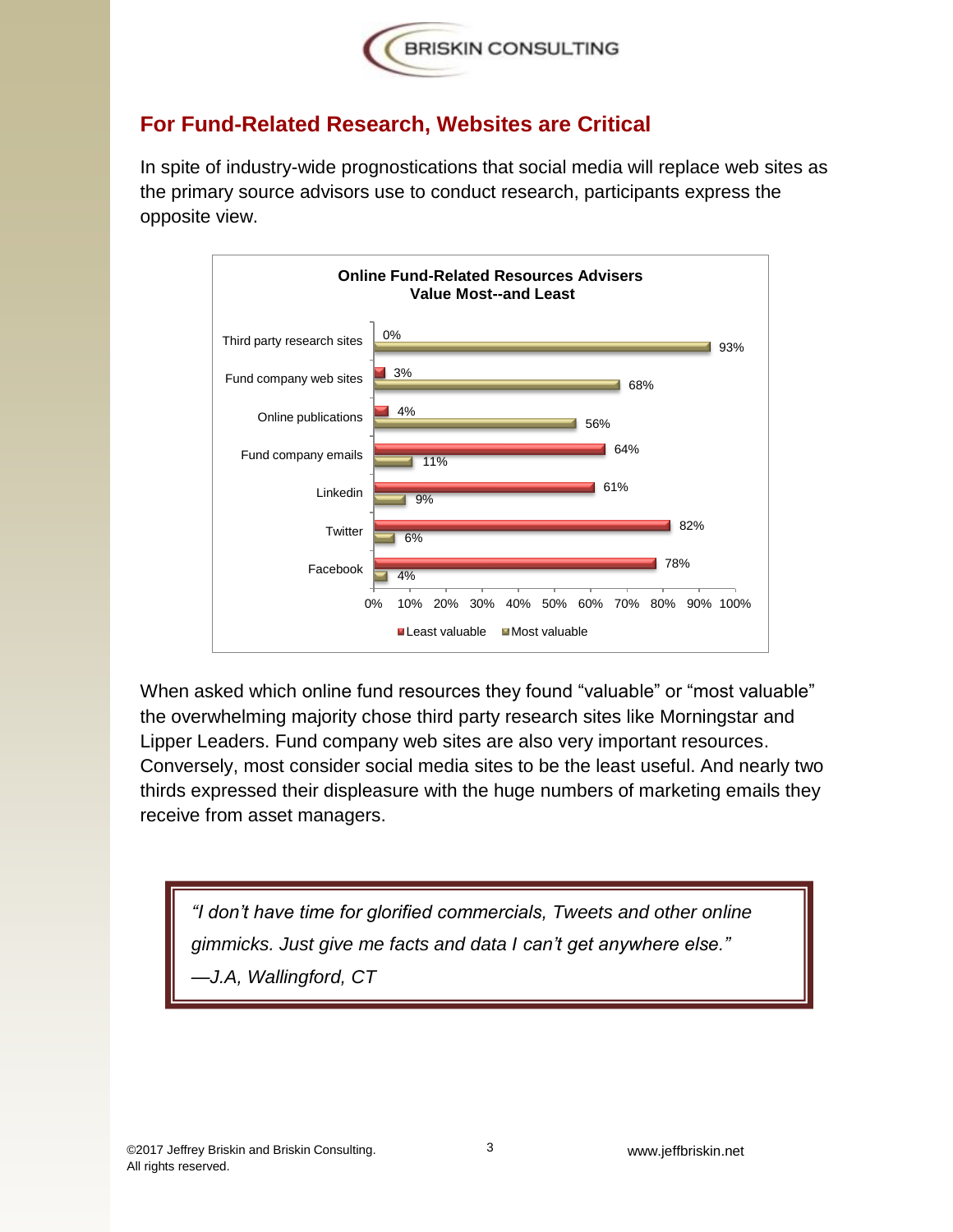

### **The Messenger is as Important as the Message**

Asset managers use many different means of delivering content. But RIAs are most likely to pay attention to insights delivered directly by fund managers and analysts.



Nearly all would relish the opportunity to meet with members of the investment team, a privilege rarely offered. But most still value bylined white papers on investment related topics, market commentaries, and live conference calls. Smaller percentages value webinars and fund manager videos, mainly because of the time constraints and technical issues they often face when trying to access multimedia content. Many participants complained that most fund manager videos are too long and seem more like scripted versions of written commentaries. Similar complaints were made about wholesaler presentations, which many felt were canned presentations where the presenter wasn't prepared to answer tough questions.

> *"Fund managers and analysts need to spend more time on the front lines with advisers. If advisers understand a manager's methods and views, they're more likely to consider his or her fund over one where they don't have the opportunity to interact with management."* —*R.M, Dayton, OH*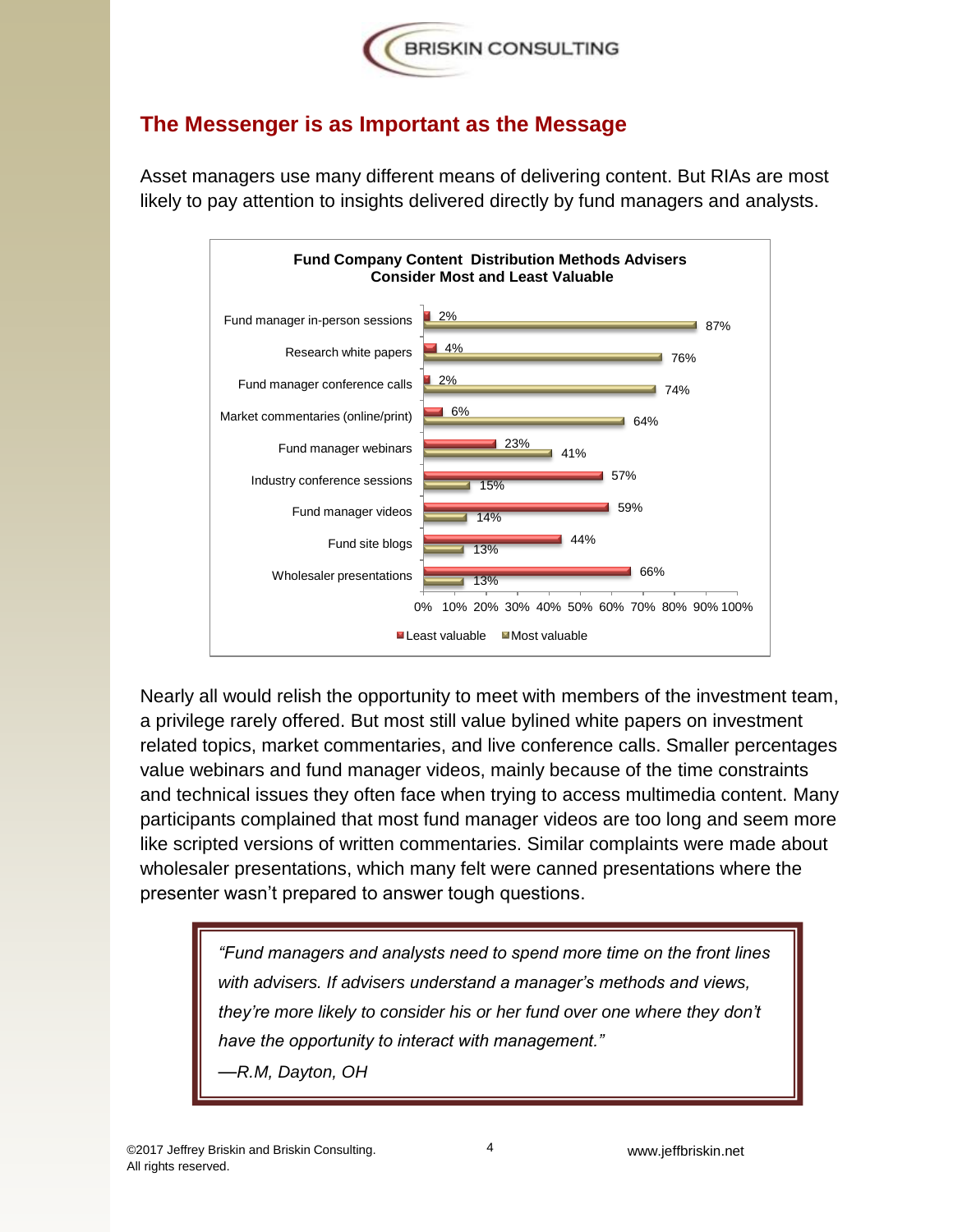

#### **The Diminishing Role of the Wholesaler**



Mutual fund wholesalers were once welcome in most advisory firms as a valued source of fund information and sales ideas. This is no longer the case.

The ability of advisors to access most of these resources online, along with the massive ongoing migration of wholesalers' most receptive target audience wirehouse brokers—to independent RIA firms, has reduced the relevancy of the wholesaler's role. Most RIAs either don't want to hear from them at all or no more than once or twice per year. And, as we will see, each contact needs to offer something of incredible value if the wholesaler doesn't want to be added to the adviser's "do not contact" list.

*"Every week I get at least five cold calls from wholesalers pitching expensive long/short funds or other crazy stuff. If they spent one minute researching me or my firm they'd know I run a mostly a passive shop and only use active funds with low fees and good long-term track records. They waste my time and theirs."* 

—*J.H., Torrance, CA*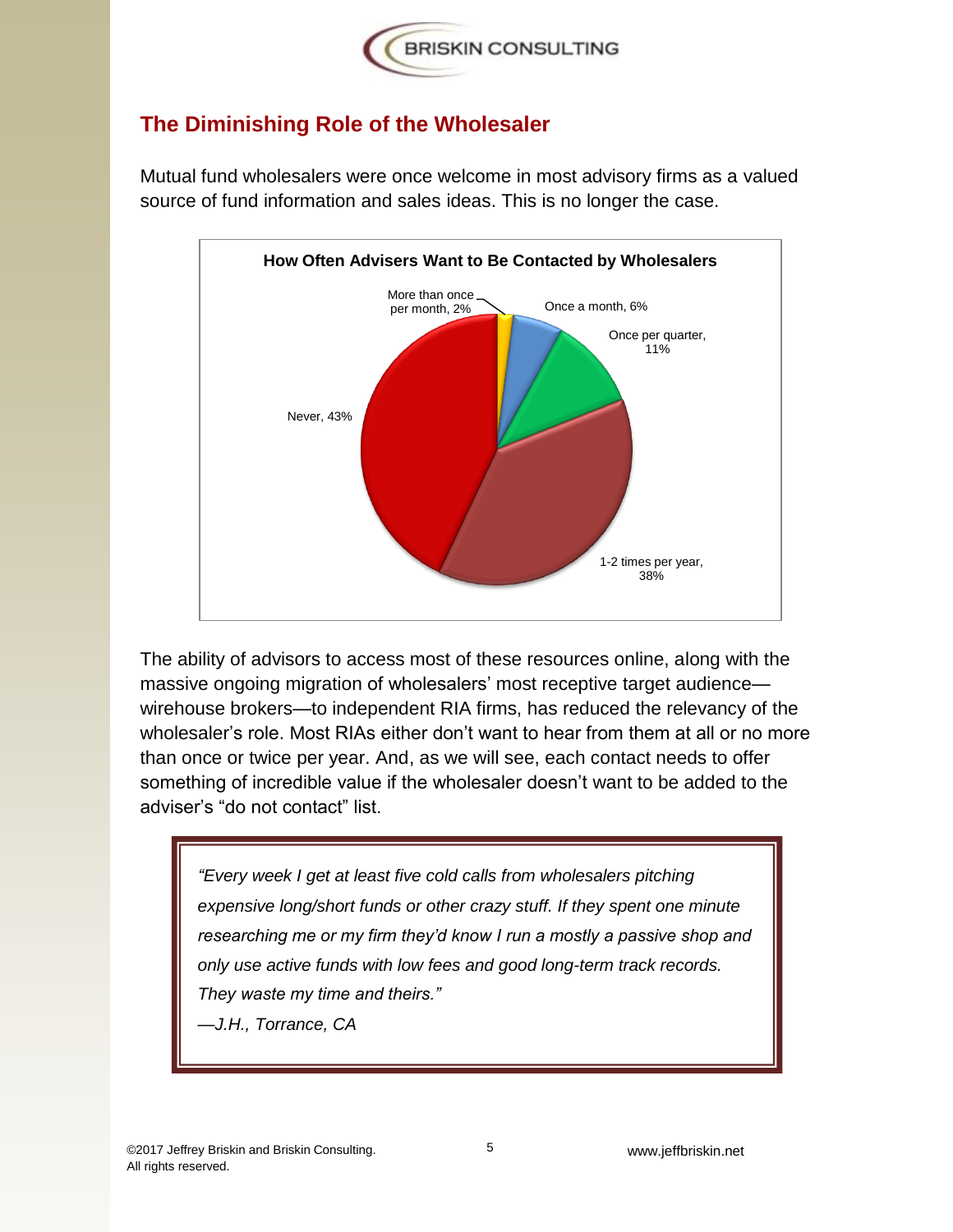

## **Making Each Contact Count**

What do the 57% of RIAs who are still willing to be contacted by wholesalers want them to offer? Not surprisingly, they want timely insights and information on new products, not sales pitches.



RIAs want wholesalers to serve as proxies for fund managers, rather than salespeople, and expect them to be able to answer tough questions about these products rather than "refer them back" to investment teams. They're also willing to learn about new products, but are less interested in updates on products they already know about. One interesting finding is the apparent lack of interest in practice management-related topics. For years presentations on sales, client communication and marketing were almost guaranteed to open doors for wholesalers, but today most advisers can get this kind of information elsewhere.

> *"If the [wholesaler] acts as the voice of the research team, rather than the sales and marketing team, I'll listen."*  —*W.B, Boulder, CO*